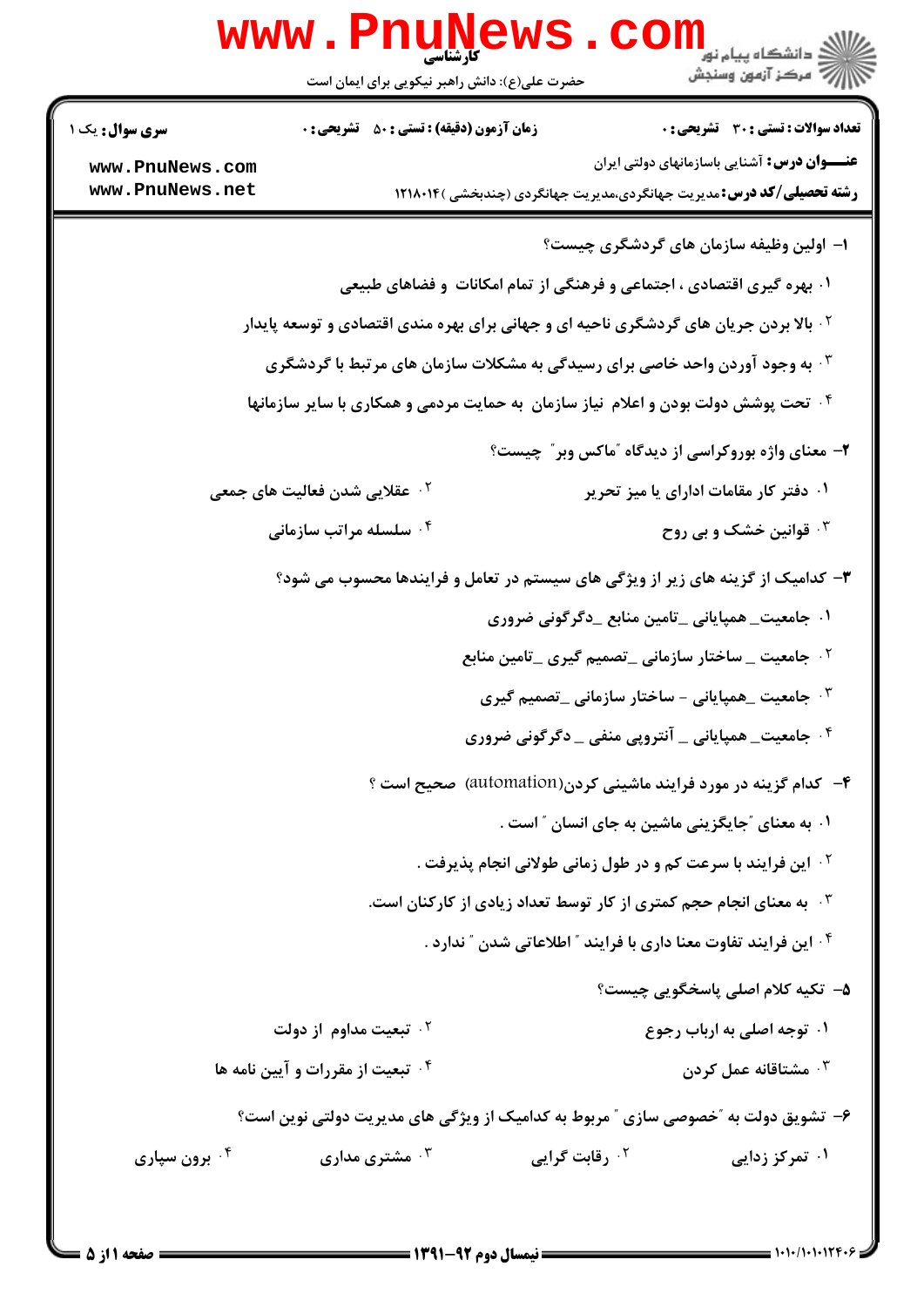|                                    | <b>www.Pnun</b><br>کارشناسی<br>حضرت علی(ع): دانش راهبر نیکویی برای ایمان است                        | ڪ دانشڪاه پيا <sub>م</sub> نور<br><mark>√</mark> مرڪز آزمون وسنڊش                                                                   |
|------------------------------------|-----------------------------------------------------------------------------------------------------|-------------------------------------------------------------------------------------------------------------------------------------|
| <b>سری سوال :</b> ۱ یک             | <b>زمان آزمون (دقیقه) : تستی : 50 ٪ تشریحی : 0</b>                                                  | تعداد سوالات : تستي : 30 ٪ تشريحي : 0                                                                                               |
| www.PnuNews.com<br>www.PnuNews.net |                                                                                                     | <b>عنـــوان درس:</b> آشنایی باسازمانهای دولتی ایران<br><b>رشته تحصیلی/کد درس:</b> مدیریت جهانگردی،مدیریت جهانگردی (چندبخشی )۱۲۱۸۰۱۴ |
|                                    |                                                                                                     | ۷- کدامیک از گزینه های زیر از عوامل موثر در بروز ناهنجاری ها در نظام اداری ایرا <u>ن نمی</u> باشد؟                                  |
|                                    |                                                                                                     | ۰۱ سازمان های دولتی تا حدی اثر بخش ولی فاقد کار آیی                                                                                 |
|                                    |                                                                                                     | <sup>۲ .</sup> فقدان مسئولیت و پاسخگویی اجتماعی در سازمان                                                                           |
|                                    |                                                                                                     | ۰۳ راهبرد های سیاسی واقع بینانه                                                                                                     |
|                                    |                                                                                                     | ۰۴ بی توجهی به اصول اخلاقی در سازمان ها                                                                                             |
|                                    |                                                                                                     | ۸- در ایران ″ ریاست شورای عالی امنیت ملی ″ به عهده چه مرجعی است؟                                                                    |
|                                    | <b>۰۲ مجلس شورای اسلامی</b>                                                                         | ۰۱ رهبری                                                                                                                            |
|                                    | ۰۴ وزیر کشور                                                                                        | ۰۳ ریاست جمهوری                                                                                                                     |
|                                    |                                                                                                     | ۹–  تعداد وزرا و حدود اختیارات آنها چگونه تعیین می شود؟                                                                             |
|                                    | ۰ <sup>۲</sup> توسط رئیس جمهور                                                                      | ۰۱ توسط شورای نگهبان                                                                                                                |
|                                    | ۰۴ توسط قانون مصوب مجلس شورای اسلامی                                                                | وسط مجمع تشخيص مصلحت نظام $\cdot^{\mathrm{v}}$                                                                                      |
|                                    |                                                                                                     | ۱۰– کدامیک از گزینه های زیر صحیح نیست؟                                                                                              |
|                                    |                                                                                                     | ۰۱ ممیزی حسابهای دولتی دستگاه اجرایی به عهده وزارت اقتصادی و دارایی است .                                                           |
|                                    |                                                                                                     | نظارت اداری - مالی دولت به عهده دیوان محاسبات است .<br>$\cdot$ $\mathsf{r}$                                                         |
|                                    |                                                                                                     | $\cdot$ $\mathsf{r}$<br>ارزشیابی عملکرد سازمان بر عهده سازمان مدیریت و برنامه ریزی کشور است .                                       |
|                                    |                                                                                                     | $\cdot$ ۴<br>حسابرسی خارجی توسط دیوان محاسبات صورت می گیرد .                                                                        |
|                                    |                                                                                                     | 11- کدامیک از ویژگی های زیر مربوط به شرکتهای دولتی می باشد؟                                                                         |
|                                    |                                                                                                     | ۰۱ کسب منفعت ،هدف اصلی این شرکتها به هنگام ارائه خدمت است.                                                                          |
|                                    |                                                                                                     | <sup>۲</sup> ۰ درجه ای از مالکیت این شرکتها (صد در صد یا کمتر ) متعلق به دولت است.                                                  |
|                                    | ۰ <sup>۳</sup> منافع حاصل از فعالیت این شرکتها را نمی توان برای پرداخت هزینه های عمومی استفاده کرد. |                                                                                                                                     |
|                                    | ۰۴ درهنگامی که کالا یا خدمات توسط بخش خصوصی تولید نمی شود،این شرکتها فاقد کار آیی می باشد.          |                                                                                                                                     |
|                                    |                                                                                                     | ۱۲– کدامیک از گزینه های زیر ″نهاد عمومی غیر دولتی ″ است ؟                                                                           |
|                                    | ۰ <sup>۲</sup> هلال احمر                                                                            | ۰۱ نهاد های انقلابی                                                                                                                 |
|                                    | ۰ <sup>۴</sup> سازمان تبلیغات اسلامی                                                                | <b>۰۳ نهاد ریاست جمهوری</b>                                                                                                         |
|                                    |                                                                                                     |                                                                                                                                     |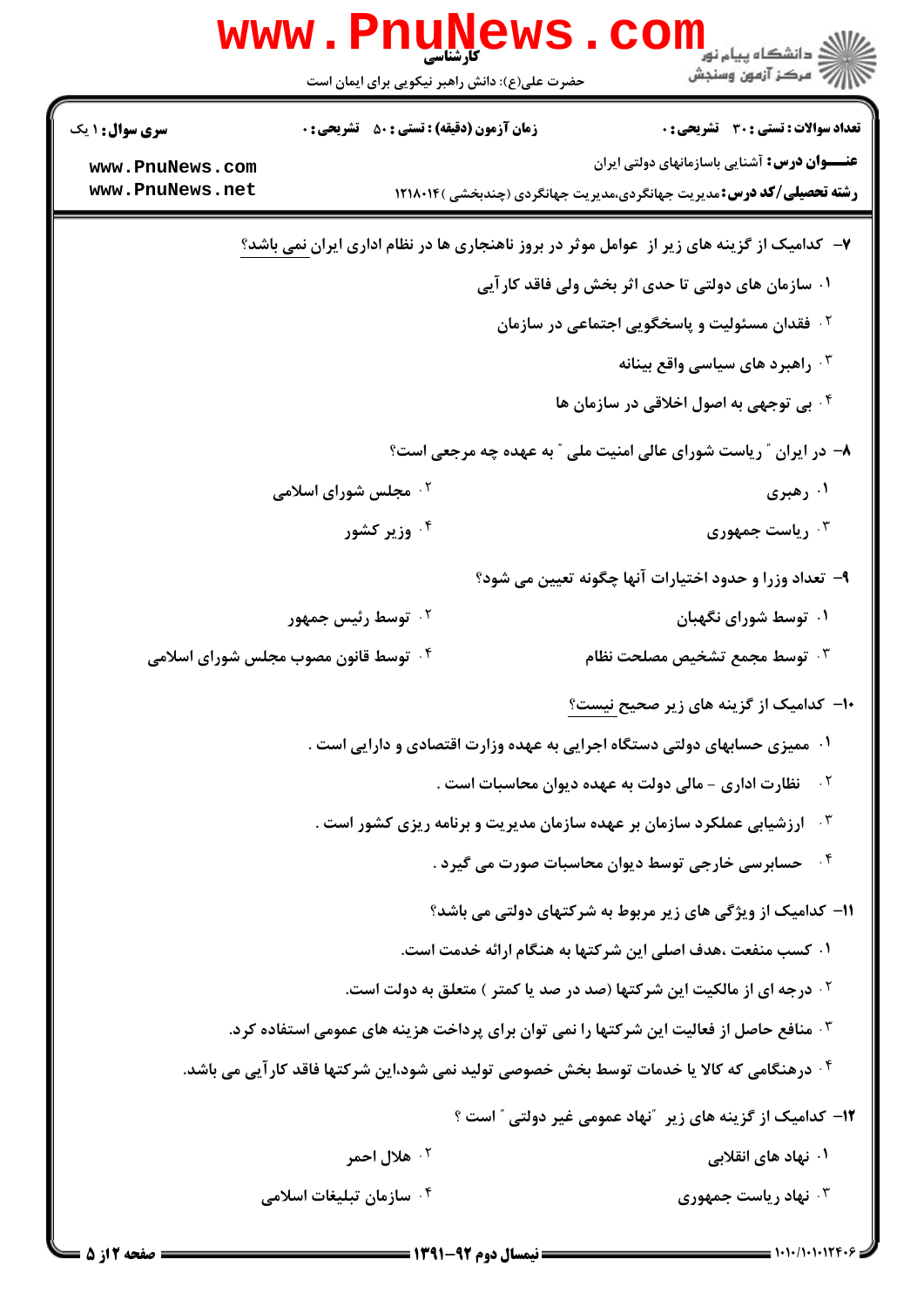| W W W                                  | ا پایا<br>کارشناسی<br>حضرت علی(ع): دانش راهبر نیکویی برای ایمان است | ≦ دانشڪاه پيام نور<br>7- مرڪز آزمون وسنڊش                                                             |
|----------------------------------------|---------------------------------------------------------------------|-------------------------------------------------------------------------------------------------------|
| <b>سری سوال : ۱ یک</b>                 | <b>زمان آزمون (دقیقه) : تستی : 50 ٪ تشریحی : 0</b>                  | تعداد سوالات : تستى : 30 - تشريحي : 0                                                                 |
| www.PnuNews.com                        |                                                                     | <b>عنــــوان درس:</b> آشنایی باسازمانهای دولتی ایران                                                  |
| www.PnuNews.net                        |                                                                     | <b>رشته تحصیلی/کد درس:</b> مدیریت جهانگردی،مدیریت جهانگردی (چندبخشی )۱۲۱۸۰۱۴                          |
|                                        |                                                                     | ۱۳– اجزای قوه مقننه کدامند؟                                                                           |
|                                        |                                                                     | ۰۱ ریاست جمهوری و مجلس شورای اسلامی                                                                   |
|                                        |                                                                     | <sup>۰۲</sup> ریاست جمهوری و شورای نگهبان قانون اساسی                                                 |
|                                        |                                                                     | <b>۰۳ مجلس شورای اسلامی و شورای نگهبان قانون اساسی</b>                                                |
|                                        |                                                                     | ۰۴ مجلس شورای اسلامی و کمیسیون اصل نود قانون اساسی                                                    |
|                                        |                                                                     | ۱۴- شورای عالی کار زیر گروه کدامیک از انواع نظام شورایی در قانون اساسی می باشد؟                       |
|                                        | <sup>۲</sup> ۰ شورای صنفی                                           | ۰۱ شورای اسلامی محلی                                                                                  |
|                                        | ۰۴ شورای نگهبان                                                     | ۰ <sup>۳</sup> شورای عالی استانها                                                                     |
|                                        |                                                                     | ۱۵– کدامیک از کمیسیونهای زیر موقتی می باشد؟                                                           |
|                                        | <b>گ کمییمون برنامه ریزی بودجه و محاسبات</b>                        | ٠١ كميسيون تلفيق بودجه                                                                                |
| ۰۴ کمیسیون اصل هشتاد و هشت قانون اساسی |                                                                     | ۰۳ کمیسیون اصل نود قانون اساسی $\cdot$                                                                |
|                                        |                                                                     | ۱۶– در بررسی سازمان جهانی گردشگری در کشور های در حال توسعه ،کشور های هند ، مصر و ترکیه در حین حفظ نقش |
|                                        |                                                                     | رهبری توسط دولت از کدام ویژگی برخوردارند؟                                                             |
|                                        | <b>7 . مشاركت ناچيز بخش خصوصي</b>                                   | ۰۱ مشارکت محدود دولت                                                                                  |
|                                        | ۰۴ مشارکت قابل توجه بخش خصوصی                                       | ۰ <sup>۳ ت</sup> شریک مساعی بین بخش خصوصی و دولتی                                                     |
|                                        |                                                                     | ۱۷- متولیان امور گردشگری در ساختار طرح واره دولت ، زیرمجموعه کدام یک از گزینه های زیر می باشند؟       |
|                                        | ۰ <sup>۲</sup> مجریان دولتی                                         | ۰۱ دستگاه های دولتی(دیوانسالاران)                                                                     |
|                                        | ۰۴ مجموعه های شبه دولتی                                             | ۰ <sup>۳</sup> مراجع قانونی (مراکز دولتی)                                                             |
|                                        |                                                                     | ۱۸– در ایران مهم ترین دستگاه متولی گردشگری کدام گزینه است؟                                            |
|                                        | ۰ <sup>۲</sup> سازمان هوایی جمهوری اسلامی ایران                     | ۰۱ اتحادیه دفاتر خدمات مسافرت <b>ی</b>                                                                |
|                                        | ۰۴ معاونت سیاحتی و مراکز تفریحی                                     | <b>۳ وسازمان میراث فرهنگی ،صنایع دستی و گردشگری</b> *                                                 |
|                                        |                                                                     |                                                                                                       |
|                                        |                                                                     |                                                                                                       |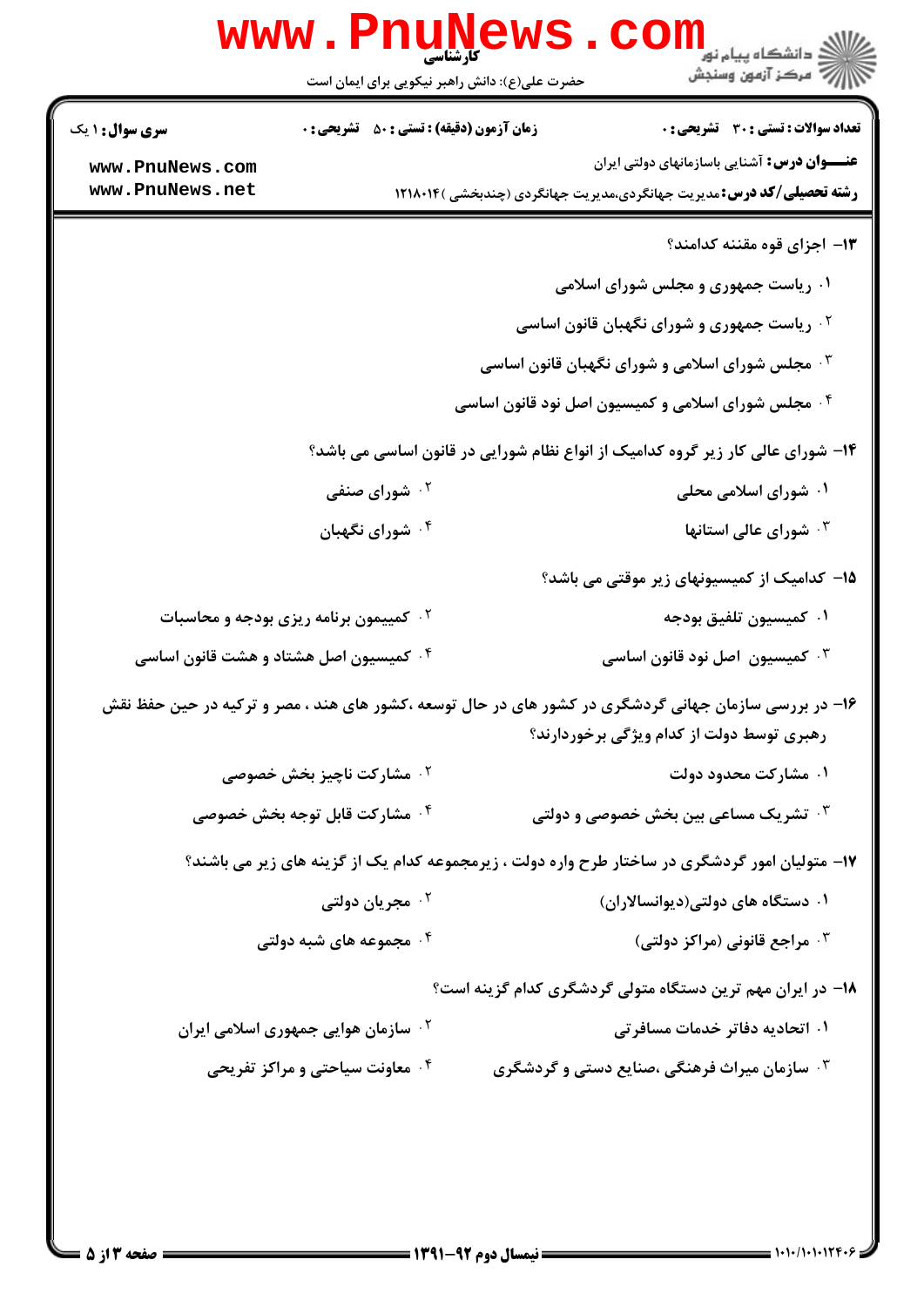|                                                          | حضرت علی(ع): دانش راهبر نیکویی برای ایمان است      | ر دانشڪاه پيام نور "<br> 7- مرکز آزمون وسنڊش                                                                                                                    |
|----------------------------------------------------------|----------------------------------------------------|-----------------------------------------------------------------------------------------------------------------------------------------------------------------|
| <b>سری سوال : ۱ یک</b>                                   | <b>زمان آزمون (دقیقه) : تستی : 50 ٪ تشریحی : 0</b> | <b>تعداد سوالات : تستی : 30 ٪ تشریحی : 0</b>                                                                                                                    |
| www.PnuNews.com<br>www.PnuNews.net                       |                                                    | <b>عنـــوان درس:</b> آشنایی باسازمانهای دولتی ایران<br><b>رشته تحصیلی/کد درس:</b> مدیریت جهانگردی،مدیریت جهانگردی (چندبخشی )۱۲۱۸۰۱۴                             |
|                                                          |                                                    | ۱۹– تسهیلات و خدمات روادید سیاحتی و زیارتی برای اتباع کشور های مختلف که دارای مناسبات سیاسی با ایران هستند<br>توسط کدام سازمان ها (گزینه های زیر) انجام می شود؟ |
|                                                          |                                                    | ۰۱ سازمان حج و زیارت                                                                                                                                            |
|                                                          |                                                    | <sup>۲.</sup> شرکت سرمایه گذاری ایرانگردی و جهانگردی                                                                                                            |
|                                                          |                                                    | ۰۳ سفار تخانه ها ی جمهوری اسلامی ایران در خارج از کشور                                                                                                          |
|                                                          |                                                    | ۰۴ سازمان میراث فرهنگی و گردشگری                                                                                                                                |
|                                                          |                                                    | ۲۰- شرکت فرودگاه های کشور ً در حال حاضر طبق چه قوانینی اداره می شود؟                                                                                            |
| <sup>۲ .</sup> طبق قوانین و مقررات شرکت های خصوصی        |                                                    | ۰۱ طبق قوانین و مقررات شرکت های دولتی                                                                                                                           |
| <sup>۰۴</sup> طبق آئین نامه های شرکت های هواپیمایی داخلی |                                                    | ۰۳ طبق قوانین و مقررات شرکت های نیمه دولتی                                                                                                                      |
|                                                          |                                                    | <b>۲۱</b> - فعالیت اعضای مرکز اصلی جامعه راهنمایان ایرانگردی و جهانگردی ، به چه صورت است؟                                                                       |
| به صورت برون مرزی و درون مرزی است.                       |                                                    | ۰۱ به صورت درون مرزی و محدود است.                                                                                                                               |
|                                                          | ۰۴ عمدتا بصورت برون ًمرزی است.                     | ۰۳ در کلان شهر ها درون مرزی است.                                                                                                                                |
|                                                          |                                                    | ۲۲- وزارت کشور در رابطه با صنعت گردشگری چه نقشی دارد؟                                                                                                           |
|                                                          | ۰۲ تامین امنیت گردشگران                            | ۰۱ توسعه فرهنگ گردشگری                                                                                                                                          |
|                                                          | ۰۴ توسعه ارتباطات و زیرساخت های مدیریتی            | همکاری های بازدید نواحی و مناطق خاص $\cdot^{\texttt{w}}$                                                                                                        |
|                                                          |                                                    | ۲۳- سه دفتر منطقه ای بانک توسعه اسلامی در کدام کشورها می باشد ؟                                                                                                 |
|                                                          | <sup>۲ .</sup> قرقیزستان ، هند ، مالزی             | ۰۱ قزاقستان ، مالزی ، مراکش                                                                                                                                     |
|                                                          | ۰ <sup>۴</sup> تاجیکستان، هند ، مراکش              | ارمنستان ، هند ، مراکش $\cdot$                                                                                                                                  |
|                                                          |                                                    | <b>۲۴</b> - مرکز توسعه صادرات ایران  ، زیر نظر کدام یک از سازمان ها (گزینه های زیر) اداره می شود ؟                                                              |
|                                                          | <sup>۲ .</sup> وزارت امور اقتصادی و دارایی         | ۰۱ بانک توسعه صادرات ایران                                                                                                                                      |
|                                                          | ۰۴ بانک توسعه اسلامی                               | ۰ <sup>۳</sup> وزارت بازرگانی                                                                                                                                   |
|                                                          |                                                    | ۲۵– سازمان فرهنگ و ارتباطات اسلامی از موسسات دولتی وابسته به کدام یک از گزینه های زیر می باشد؟                                                                  |
|                                                          | <b>گ سازمان اوقاف و امور خیریه</b>                 | ۰۱ سازمان حج و زیارت                                                                                                                                            |
|                                                          | ۰۴ وزارت فرهنگ و ارشاد اسلامی                      | ۰ <sup>۳</sup> مرکز مدارک فرهنگی انقلاب اسلامی                                                                                                                  |
|                                                          |                                                    |                                                                                                                                                                 |